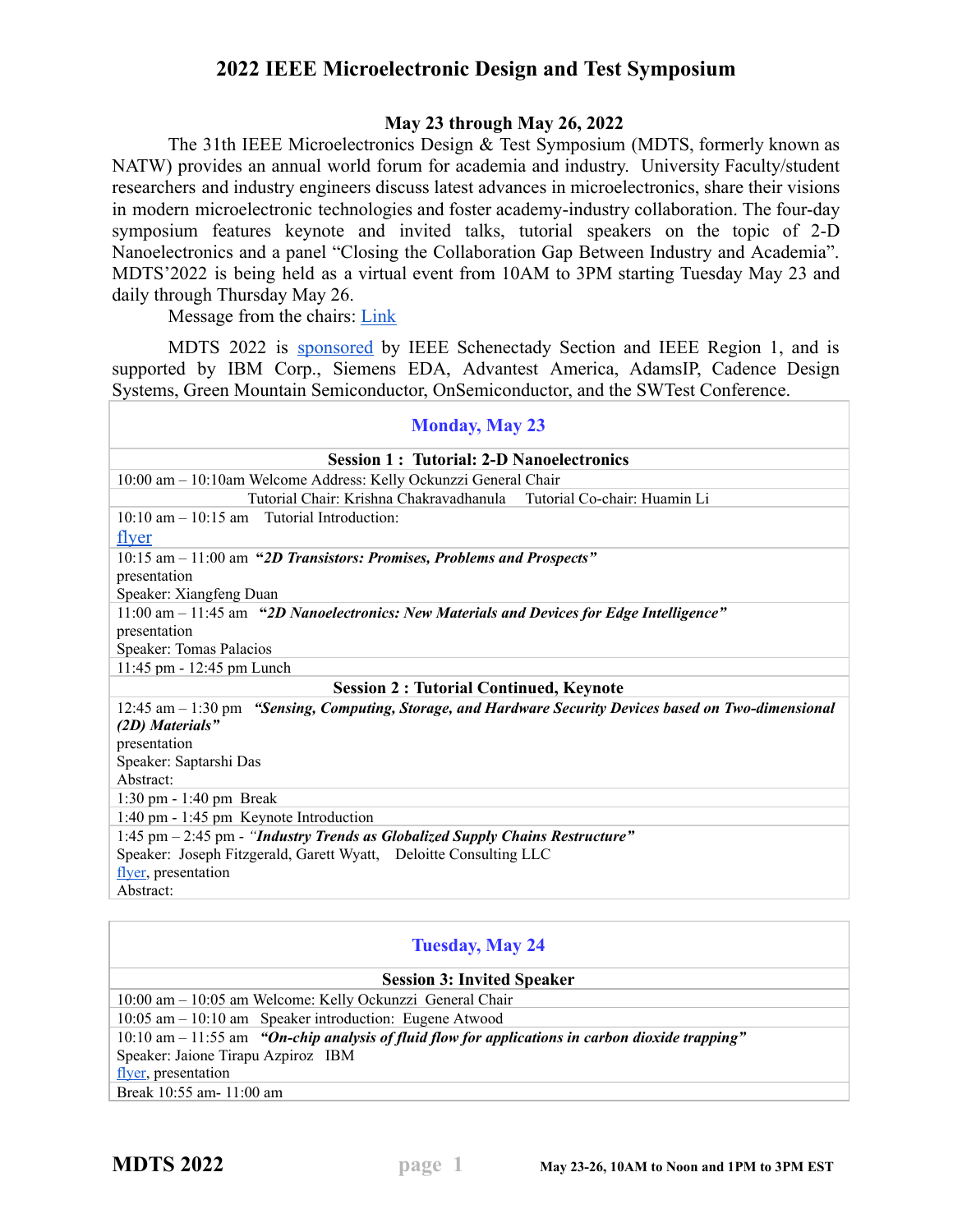## **2022 IEEE Microelectronic Design and Test Symposium**

| <b>Student Paper Session 1a</b>                                                                                                                 |
|-------------------------------------------------------------------------------------------------------------------------------------------------|
| Program Chair Introduction: Uma Srinivasan                                                                                                      |
| Session Chair: Uma Srinivasan Session Co-chair: Ted Cooley                                                                                      |
| 11:00 am $-$ 11:20: 'Ge/GaAs Hetero-structured n-p-n Transistor'                                                                                |
| Speaker: Dhawal N Asthana UMass Lowell,                                                                                                         |
| Paper, presentation                                                                                                                             |
| Biography:                                                                                                                                      |
| 11:20 am - 11:40: "Autonomous Navigation System from Simultaneous Localization and Mapping"<br>Speaker: Micheal Caracciolo, Clarkson University |
| Paper, presentation                                                                                                                             |
| Biography:                                                                                                                                      |
| 11:40 am - Noon: "Enhanced DFT for Fortuitous Detection of Transition Faults During Scan Shift"                                                 |
| Speaker: Hui Jiang affiliation                                                                                                                  |
| Paper, presentation                                                                                                                             |
| Biography                                                                                                                                       |
|                                                                                                                                                 |
| Noon $-1:00$ pm Lunch                                                                                                                           |
| <b>Student Paper Session 1b</b>                                                                                                                 |
| <b>Session Chair:</b><br>Session Co-chair:                                                                                                      |
| 1:00 pm - 1:20 pm: "Modeling and Design of Low Threshold Voltage D-mode GaN HEMT"                                                               |
| Speaker: Dhawal N Asthana, Umass Lowell<br>Paper, presentation                                                                                  |
| Biography:                                                                                                                                      |
| 1:20 pm - 1:40 pm: "Impact of Switching Variability, Memory Window, and Temperature on Vector Matrix                                            |
| <b>Operations Using 65nm CMOS Integrated Hafnium Dioxide-based ReRAM Devices"</b>                                                               |
| Speaker: Maximilian Liehr, College of Nanoscale Science & Engineering SUNY Polytechnic Institute                                                |
| Paper, presentation                                                                                                                             |
| Biography:                                                                                                                                      |
| 1:40 pm - 2:00 pm: "27/38 GHz Dual-Band Subsampling PLL Design with Automated Frequency Calibration"                                            |
| Speaker: Wenzhe Chen, University of Vermont                                                                                                     |
| Paper, presentation                                                                                                                             |
| Biography:                                                                                                                                      |
|                                                                                                                                                 |
| Break 2:00 pm- 2:05 pm                                                                                                                          |
|                                                                                                                                                 |
| <b>Student Paper Session 1c</b>                                                                                                                 |
|                                                                                                                                                 |
| Session Chair:<br>Session Co-chair:                                                                                                             |
| 2:05 pm - 2:25 pm: "Design and Testing Considerations for a Multi-State Magnetic Memory Device"                                                 |
| Speaker: Wolfgang Hokenmaier, Green Mountain Semiconductor, Inc.                                                                                |
| Paper, presentation                                                                                                                             |
| Biography:                                                                                                                                      |
| $2:05$ pm $-2:25$ pm: "Wide Range Variable Capacitance Controlled by Electrostatic MEMs"<br>Speaker: Sam Mil'shtein, UMass Lowell               |
| Paper, presentation                                                                                                                             |
| Biography                                                                                                                                       |
| 2:25 pm - 3:05 pm: "iBUG: AI Enabled IoT Sensing Platform for Real-time Environmental Monitoring"                                               |
| Speaker: Mdshaad Mahmud, University of New Hampshiret                                                                                           |
| Paper, presentation                                                                                                                             |
| Biography                                                                                                                                       |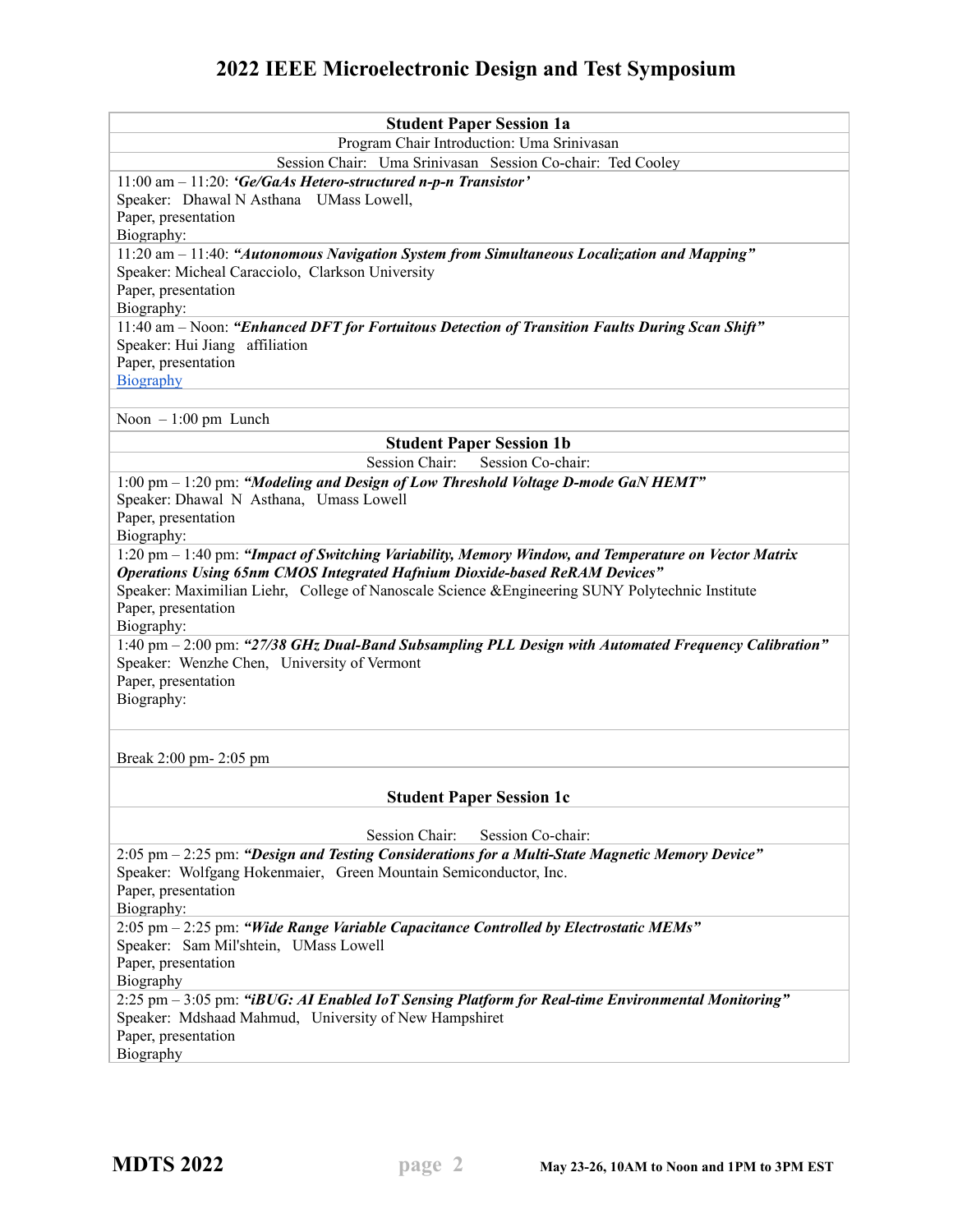|                                                                                                                                                                                                                                                                                 | <b>Wednesday, May 25</b>                                                                                                                                      |  |
|---------------------------------------------------------------------------------------------------------------------------------------------------------------------------------------------------------------------------------------------------------------------------------|---------------------------------------------------------------------------------------------------------------------------------------------------------------|--|
|                                                                                                                                                                                                                                                                                 | <b>Session 4</b>                                                                                                                                              |  |
|                                                                                                                                                                                                                                                                                 | 10:00 am - 10:05 am Welcome: Kelly Ockunzzi General Chair                                                                                                     |  |
|                                                                                                                                                                                                                                                                                 | Session Chair:                                                                                                                                                |  |
| Speaker: Albert Wang affiliation<br>flyer, presentation<br>Abstract:<br>Biography:<br>10:50 am - 10:55 am Break                                                                                                                                                                 | $10:05$ am $-10:50$ am Invited Speaker: "Nanotechnologies enabling future on-chip ESD protection"                                                             |  |
| 10:55 am -12:10 pm                                                                                                                                                                                                                                                              | Panel                                                                                                                                                         |  |
|                                                                                                                                                                                                                                                                                 | Closing the Collaboration Gap Between Industry and Academia                                                                                                   |  |
|                                                                                                                                                                                                                                                                                 | <b>Panel Organizer and Chair: Malinky Ghosh</b>                                                                                                               |  |
| Panelists: (flyer)                                                                                                                                                                                                                                                              |                                                                                                                                                               |  |
| Albert Z. H. Wang                                                                                                                                                                                                                                                               | University of California Riverside & ASA                                                                                                                      |  |
| Valinda Kennedy                                                                                                                                                                                                                                                                 | University Relations International Business Machines Corp.                                                                                                    |  |
| Eric Hunt-Schroeder                                                                                                                                                                                                                                                             | Marvell & University of Vermont Grad Student                                                                                                                  |  |
| John Oakley                                                                                                                                                                                                                                                                     | Science Director, Semiconductor Research Corporation                                                                                                          |  |
| Dr. Bahram Nassersharif                                                                                                                                                                                                                                                         | Capstone Director, University of Rhode Island                                                                                                                 |  |
| Lunch 12:10 pm - 1:10 pm                                                                                                                                                                                                                                                        |                                                                                                                                                               |  |
|                                                                                                                                                                                                                                                                                 |                                                                                                                                                               |  |
|                                                                                                                                                                                                                                                                                 | <b>Industry Paper Session 2a</b>                                                                                                                              |  |
|                                                                                                                                                                                                                                                                                 | Session Chair:<br>Session Co-chair:                                                                                                                           |  |
| Paper, presentation<br>Biography:                                                                                                                                                                                                                                               | 1:10 pm $-$ 1:30 pm: "Big chips, abutted designs, and DFT"<br>Speaker: Kevin Gorman, ASIC Central Engineerin,g Marvell Technology, Inc                        |  |
| Speaker: Jiseong Kim, Samsung<br>Paper, presentation<br>Biography:                                                                                                                                                                                                              | 1:30 pm $-$ 1:50 pm: "A novel framework for checking and automating DRC Rules"                                                                                |  |
| 1:50 pm - 2:10 pm: "Detecting Temporal Correlation on HfO2 Based RRAM on 65nm CMOS Technology"<br>Speaker: Sarah Rafiq, College of Nanoscale Science and Engineering SUNY Polytechnic Institute<br>Paper, presentation<br>Biography:<br>$2:10 \text{pm} - 2:15 \text{pm}$ Break |                                                                                                                                                               |  |
|                                                                                                                                                                                                                                                                                 | <b>Industry Paper Session 2b</b>                                                                                                                              |  |
|                                                                                                                                                                                                                                                                                 | <b>Session Chair:</b><br>Session Co-chair:                                                                                                                    |  |
| Paper, presentation<br>Biography:                                                                                                                                                                                                                                               | $2:15$ pm $-2:35$ pm: "Design of a simple SARS-CoV-2 (COVID-19) detector for fast detection"<br>Speaker: Mr. Supriya Karmakar, Farmingdale State College-SUNY |  |
| Speaker: Rasika Joshi, Intel Corporation<br>Paper, presentation<br>Biography:                                                                                                                                                                                                   | 2:35 pm - 2:55 pm: "Fault Coverage Analysis using Sneak Path based Testing in Memristor Circuits"                                                             |  |
|                                                                                                                                                                                                                                                                                 | <b>Thursday, May 26</b>                                                                                                                                       |  |

**Session 5**